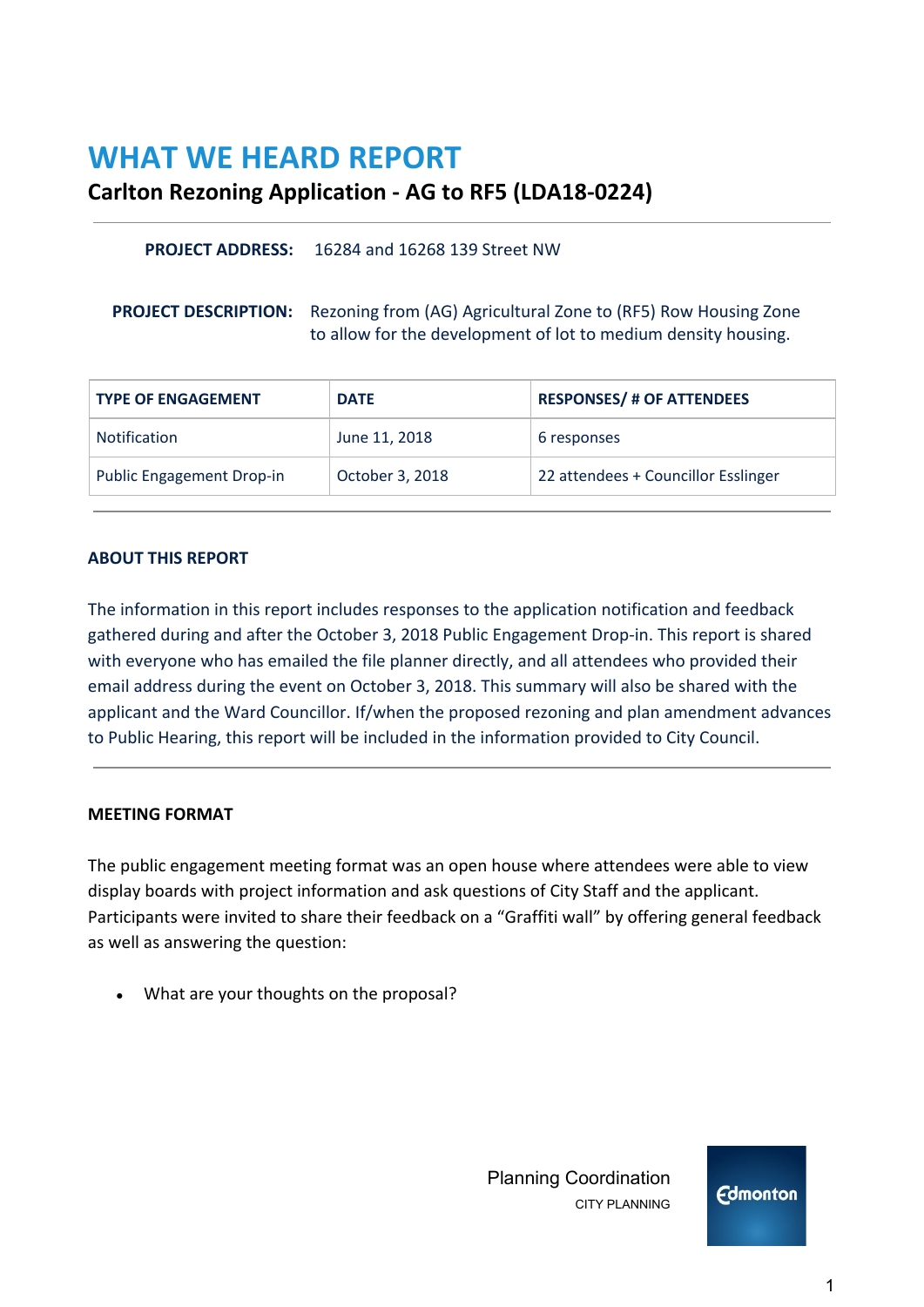In addition to the comments on the "Graffiti wall", we also received 1 form with written comments and 1 email with follow-up comments. The comments & questions we received are summarized by main themes below.

### **WHAT WE HEARD**

The concerns heard were:

- **Traffic/Parking**  For several residents, it was felt that an increase in density will result in an increased difficulty in finding on-street parking and an increase in traffic in the neighbourhood.
- **Crime** There was a concern that redevelopment of the AG zoned properties will increase general crime, vandalism, trespassing and theft due to a higher population.
- **● Wildlife**  There was concern that the current presence of dangerous wildlife in the community (coyotes) will be exacerbated with more development.
- **Zoning** Several residents expressed that the zoning should remain as is. It was felt that there is no benefit to the community with an increase in density.
- **Treestand Removal** The concerns included loss of privacy, greenspace and the ability to mitigate impact of the future development. The majority of concern was expressed by neighbours abutting the North property line.

Other comments heard were:

- Support for the rezoning of the property
- Here for more information
- Looking to upzone other AG zoned lots in this area

Feedback about open house:

● The school lobby was not the best place to have a discussion about the proposal.

## **QUESTIONS WE HEARD (with answers from the File Planner)**

- Will any of the existing tree stand be kept?
	- Though the site is forested, it is not defined as a 'woodlot' that requires preservation in accordance with Section 2.4 of the Carlton NSP.
	- The lot is privately owned and able to be redeveloped. The statutory plans (ASP and NSP) designated this land as residential. The applicant is not required to keep the trees.
- What will happen to the trees on the City ROW north of the subject lot?

 Planning Coordination CITY PLANNING